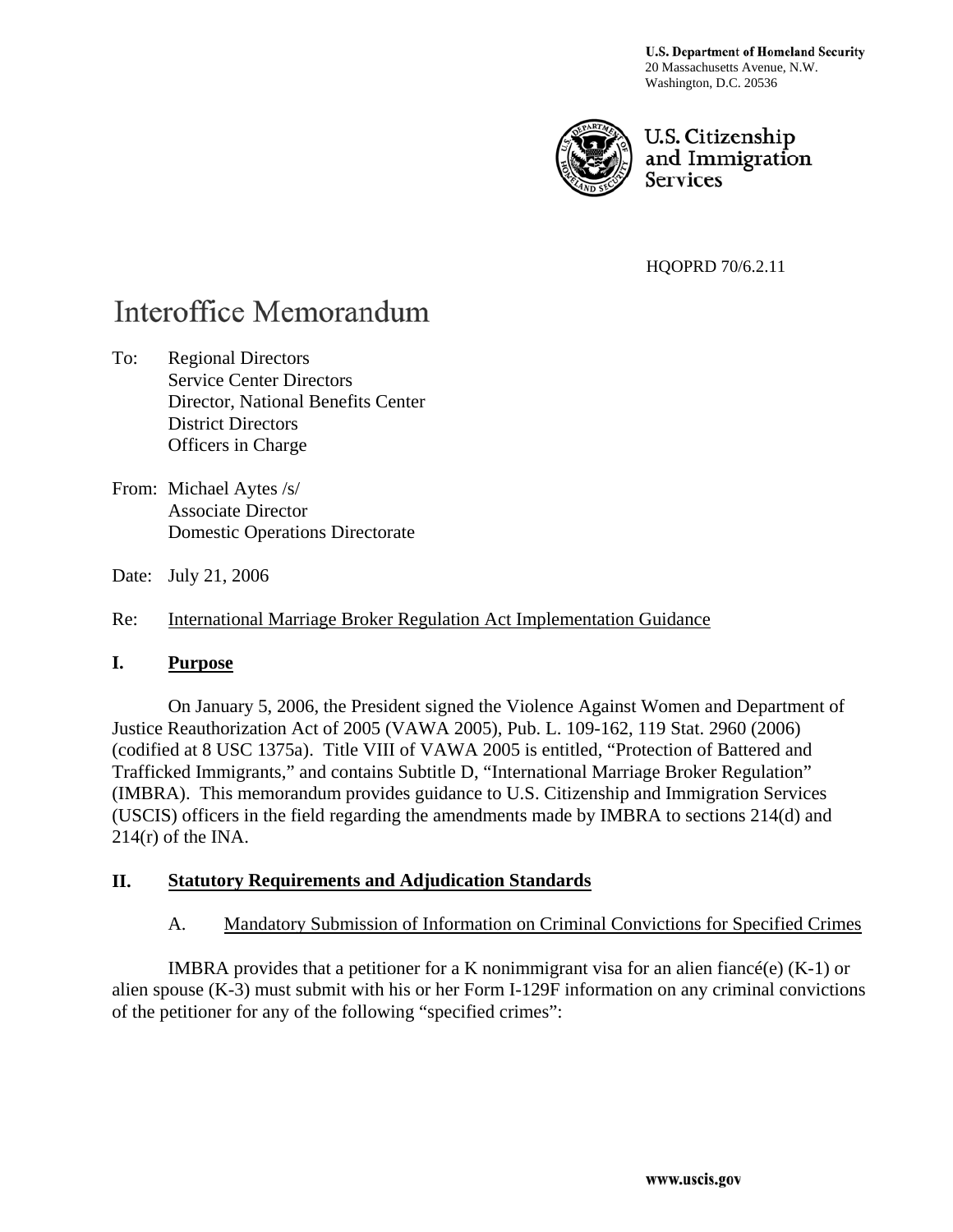- Domestic violence, sexual assault, child abuse and neglect, dating violence, elder abuse, and stalking. $<sup>1</sup>$  $<sup>1</sup>$  $<sup>1</sup>$ </sup>
- Homicide, murder, manslaughter, rape, abusive sexual contact, sexual exploitation, incest, torture, trafficking, peonage, holding hostage, involuntary servitude, slave trade, kidnapping, abduction, unlawful criminal restraint, false imprisonment, or an attempt to commit any of these crimes.
- Crimes relating to a controlled substance or alcohol where the petitioner has been convicted on at least three occasions and where such crimes did not arise from a single act.

 If the petitioner indicates that he or she has been convicted by a court or by a military tribunal for one of the specified crimes by checking one or more of the boxes in Part C., question 2 of Form I-129F, or USCIS ascertains through relevant background checks that the petitioner has been convicted, the petitioner will be required to submit certified copies of all court and police records showing the charges and dispositions for every such conviction. This is required even if the petitioner's records were sealed or otherwise cleared. Such information shall become part of the petitioner's Form I-129F. If the petition is approved, the petitioner's Form I-129F (including all criminal background information submitted by the petitioner and any related criminal conviction information that USCIS discovers during the course of conducting its routine background check) must be provided to the Department of State. The Department of State will disclose this information to the beneficiary during the consular interview.

## B. Filing Limitations

l

 IMBRA imposes limitations on the number of petitions a petitioner for a K nonimmigrant visa for an alien fiancé(e) (K-1) may file or have approved without seeking a waiver of the application of those limitations. If the petitioner has filed two or more K-1 visa petitions at any time in the past, or previously had a K-1 visa petition approved within two years prior to the filing of the current petition, the petitioner must request a waiver. These limitations do not apply to petitioners for a K nonimmigrant visa for an alien spouse  $(K-3)$ .

## 1. General Waiver

 The adjudicator may, in his or her discretion, waive the applicable time and/or numerical limitations if justification exists for such a waiver, except where the petitioner has a history of violent criminal offenses against a person or persons. The petitioner may request a waiver by attaching a signed and dated letter, requesting the waiver and explaining why a waiver would be appropriate in his or her circumstances, together with any evidence in support of the waiver request.

<span id="page-1-0"></span><sup>&</sup>lt;sup>1</sup> The terms 'domestic violence', 'sexual assault', 'child abuse and neglect', 'dating violence', 'elder abuse', and 'stalking' have the meaning given such terms in section 3 of VAWA 2005 (see attachment).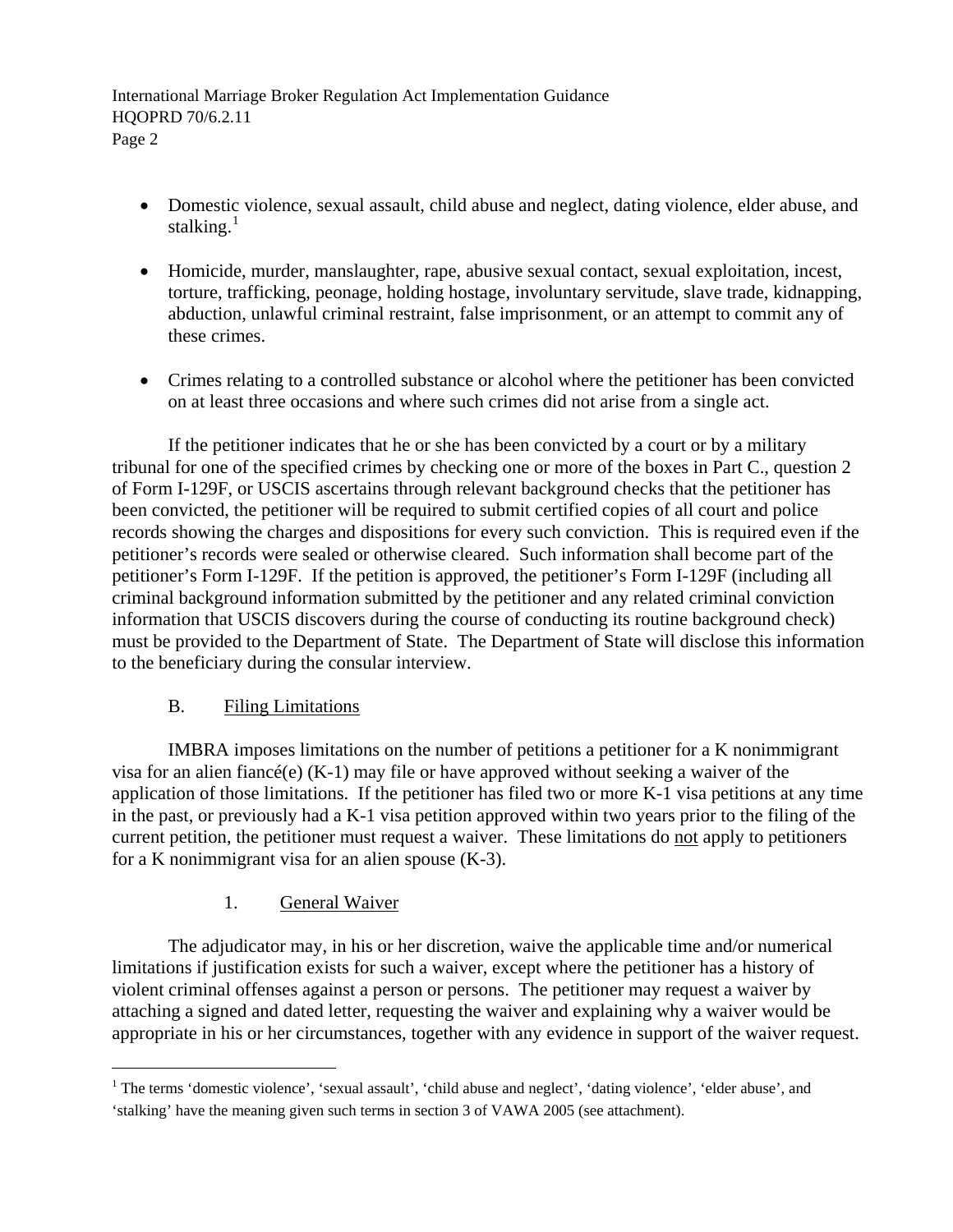Factors the adjudicator should consider include, but are not limited to:

- Whether unusual circumstances exist (e.g. death or incapacity of prior beneficiary(ies));
- Whether the petitioner appears to have a history of domestic violence;
- Whether it appears the petitioner has a pattern of filing multiple petitions for different beneficiaries at the same time, of filing and withdrawing petitions, or obtaining approvals of petitions every few years.

 Examples of acceptable evidence to support a waiver request include, but are not limited to: a death certificate, police reports, news articles describing an accident which resulted in the beneficiary's death or incapacity, or medical reports from a licensed medical professional regarding the death or incapacity of an alien approved for a prior K visa. The determination of what evidence is credible and the weight to be given that evidence shall be within the sole discretion of the adjudicator.

Some examples of possible scenarios are:

- A petitioner who has no criminal history with regard to one of the specified crimes requests a waiver of the filing limitations. The petitioner has one prior approved Form I-129F for the same fiancé(e), and files a report from a physician detailing the illness of the beneficiary that rendered her unable to enter the United States within 90 days. Absent any other adverse factors, the waiver may be granted.
- Conversely, a petitioner who has no criminal history with regard to one of the specified crimes requests a waiver of the filing limitations. The petitioner has previously filed a Form I-129F, for 12 different beneficiaries. The petitioner has submitted no supporting documentation explaining why a waiver of the filing limitations would be appropriate. Absent any favorable factors which may outweigh denial, the waiver should not be granted.
	- 2. Extraordinary Circumstances Waiver in Cases Involving a History of Violent **Offenses**

 If the petitioner has a history of violent offenses, the adjudicator may not waive the filing limitations unless extraordinary circumstances exist in the petitioner's case. A violent offense is an offense that has as an element of the crime the use, attempted use, or threatened use of physical force against the person or property of another. This includes any of the "specified crimes" identified earlier in this guidance, including crimes involving a controlled substance or alcohol if the offense included an element of intentional conduct that resulted in serious bodily injury or death.

 If a petitioner with a history of violent offenses seeks a waiver, he or she must attach a signed and dated letter, requesting the waiver, together with evidence that extraordinary circumstances exist. Evidence of rehabilitation following the petitioner's criminal conviction(s), combined with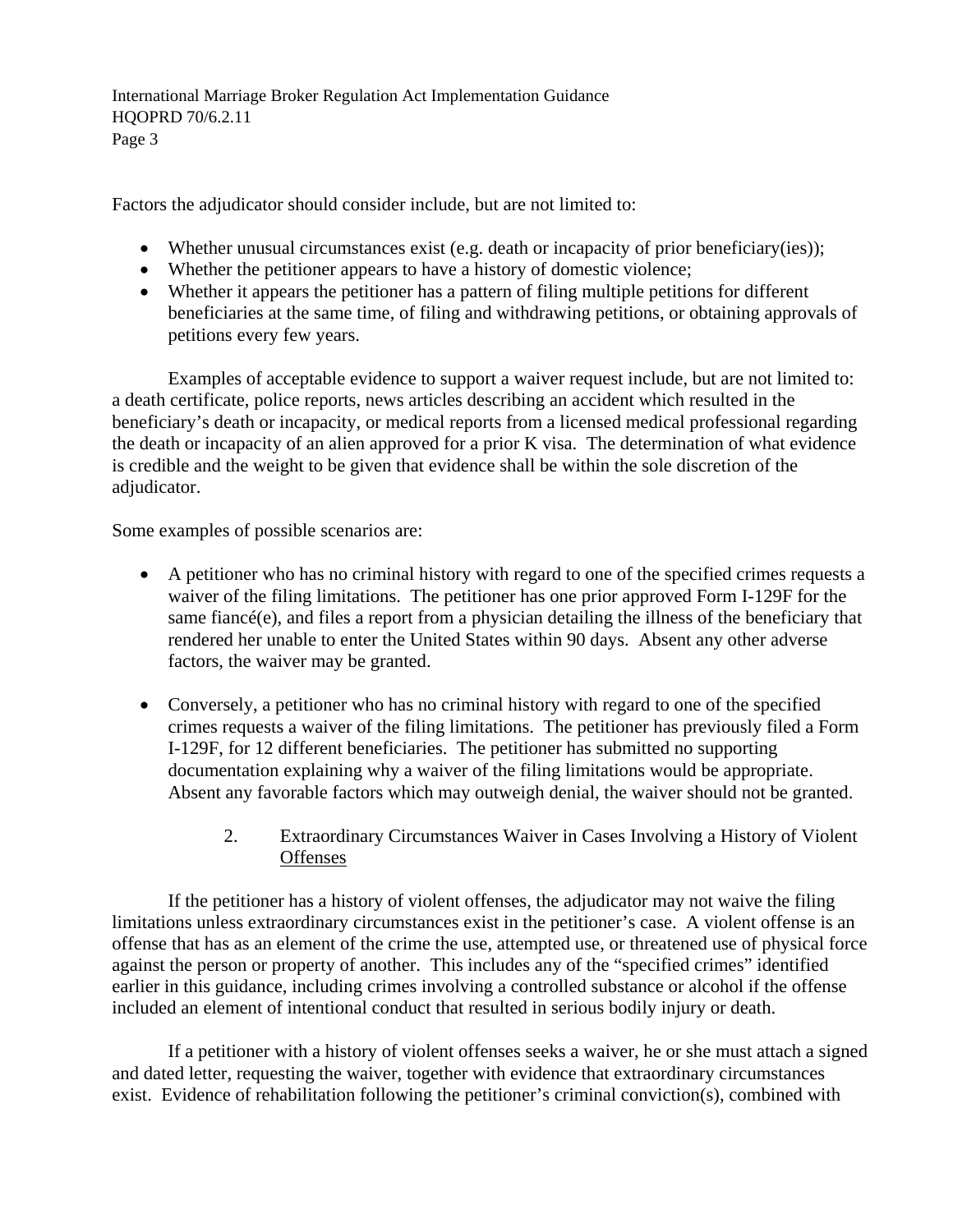evidence of other compelling factors, may also be considered "extraordinary circumstances" that warrant the granting of a waiver. Examples of evidence establishing eligibility for a waiver based on extraordinary circumstances include, but are not limited to: police reports, court records, news articles, and trial transcripts reflecting the nature and circumstances surrounding the petitioner's violent offense(s), his/her rehabilitation, ties to the community, or records demonstrating good conduct and exemplary service in the uniformed services.

Some examples of possible scenarios are:

- A petitioner files a second K-1 visa petition within 2 years of approval of the first petition and also submits evidence that he was convicted for a single violent offense at the age of 16. He is now 44 years of age and has had a clean record during the ensuing 28 years. In support of his waiver request, he provides a statement giving details of the offense he committed, and states that his youth was a factor in the commission of the crime. He submits evidence that he received a diverted sentence for the crime and served his time in a juvenile detention facility until age 21. In addition, the petitioner establishes that he has been an exemplary citizen through service in the military, scholastic achievement, and contributions to the citizenry through recognized public works such as involvement in several philanthropic endeavors. To demonstrate his rehabilitation, he offers parole or probation records and credible affidavits from a social worker, his parole or probation officer, and members of his church and community in general. USCIS background checks verify that he has no further criminal history. A waiver may be granted.
- A petitioner files a second K-1 visa petition within 2 years of approval of the first petition and also submits evidence that he had two felony convictions for aggravated burglary in 1995. He served 3 years and received early release and probation for remaining 2 years of a concurrent sentence. Since 2001, the petitioner claims he has been a model citizen and served his time, but since his release from prison he has been "unlucky" in love and has married and divorced 3 times, the last marriage to a foreign national whom he met through a marriage broker. The petitioner also submits evidence of his good conduct from his current employment and his landlord of 2 years. Absent additional favorable factors, this case does not reflect "extraordinary circumstances" or other compelling factors that would warrant approval of the waiver.

Adjudicators must obtain supervisory approval prior to granting an extraordinary circumstances waiver where violent offenses are involved. The determination of what evidence is credible and the weight to be given that evidence shall be within the sole discretion of the adjudicator.

> 3. Mandatory Waiver in Cases with a History of Violent Offenses Where Petitioner Was Subjected to Battery or Extreme Cruelty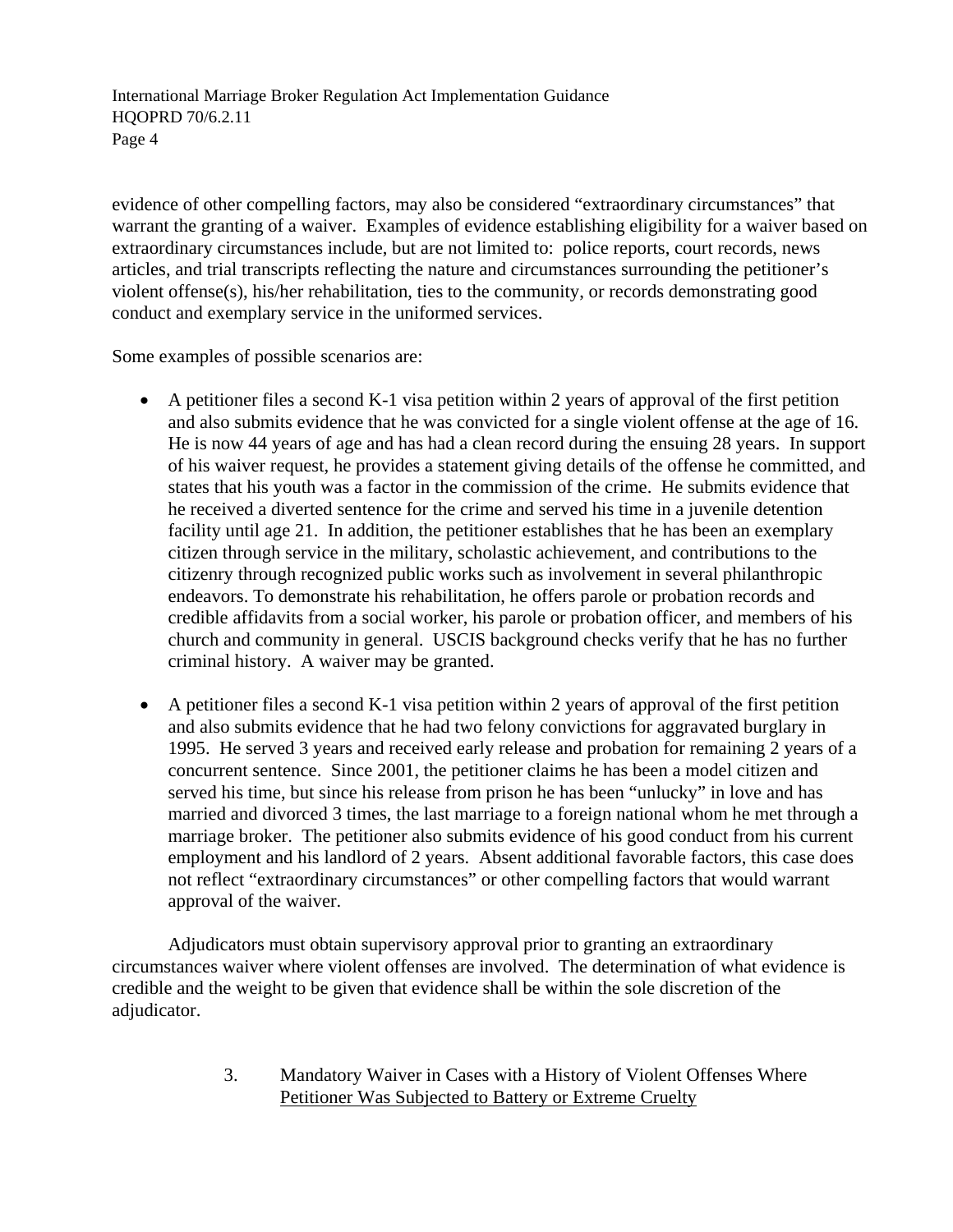IMBRA requires that an adjudicator must approve a waiver request if the petitioner can establish that he or she:

- Was battered or subjected to extreme cruelty by his or her spouse, parent, or adult child at the time he or she committed the violent offense(s), and
	- $\triangleright$  Was not the primary perpetrator of violence in the relationship;
	- $\triangleright$  Was acting in self-defense;
	- $\triangleright$  Violated a protection order intended for his or her protection; or
	- $\triangleright$  Committed, was arrested for, was convicted of, or plead guilty to committing a crime that did not result in serious bodily injury and there was a connection between the crime committed and the battery or extreme cruelty.

Examples of evidence that may be submitted to establish eligibility for this mandatory waiver include, but are not limited to: police reports, court records, trial transcripts, and newspaper articles that describe the nature of, and circumstances surrounding, the offense. The petitioner may also submit a statement regarding the events leading up to and surrounding the offense $(s)$ , and statements from other individuals with personal knowledge of the circumstances surrounding the offense(s). Adjudicators must consider any credible evidence relevant to the waiver request. The determination of what evidence is credible and the weight to be given to that evidence shall be within the adjudicator's sole discretion.

 Whether there was a connection between the crime committed and the battery or extreme cruelty is a matter of evidentiary proof. In order for a crime committed to be considered sufficiently connected to the battery or extreme cruelty suffered by the petitioner, the evidence must establish:

- The circumstances surrounding the crime committed, including the relationship of the abuser to, and his or her role in, the crime committed by the petitioner; and
- The requisite causal relationship between the battery or extreme cruelty and the crime committed.

Some examples of possible scenarios are:

• A petitioner files a second K-1 visa petition within 2 years of approval of the first petition and also submits evidence that she committed a violent offense. With her request for a waiver of the filing limitations, she submits a statement describing years of physical abuse at the hands of the first beneficiary spouse on whose behalf she filed. She also submits police reports and court records that indicate her conviction for felony assault came as a result of a domestic violence situation in which she was defending herself from the beneficiary spouse. A waiver should be granted.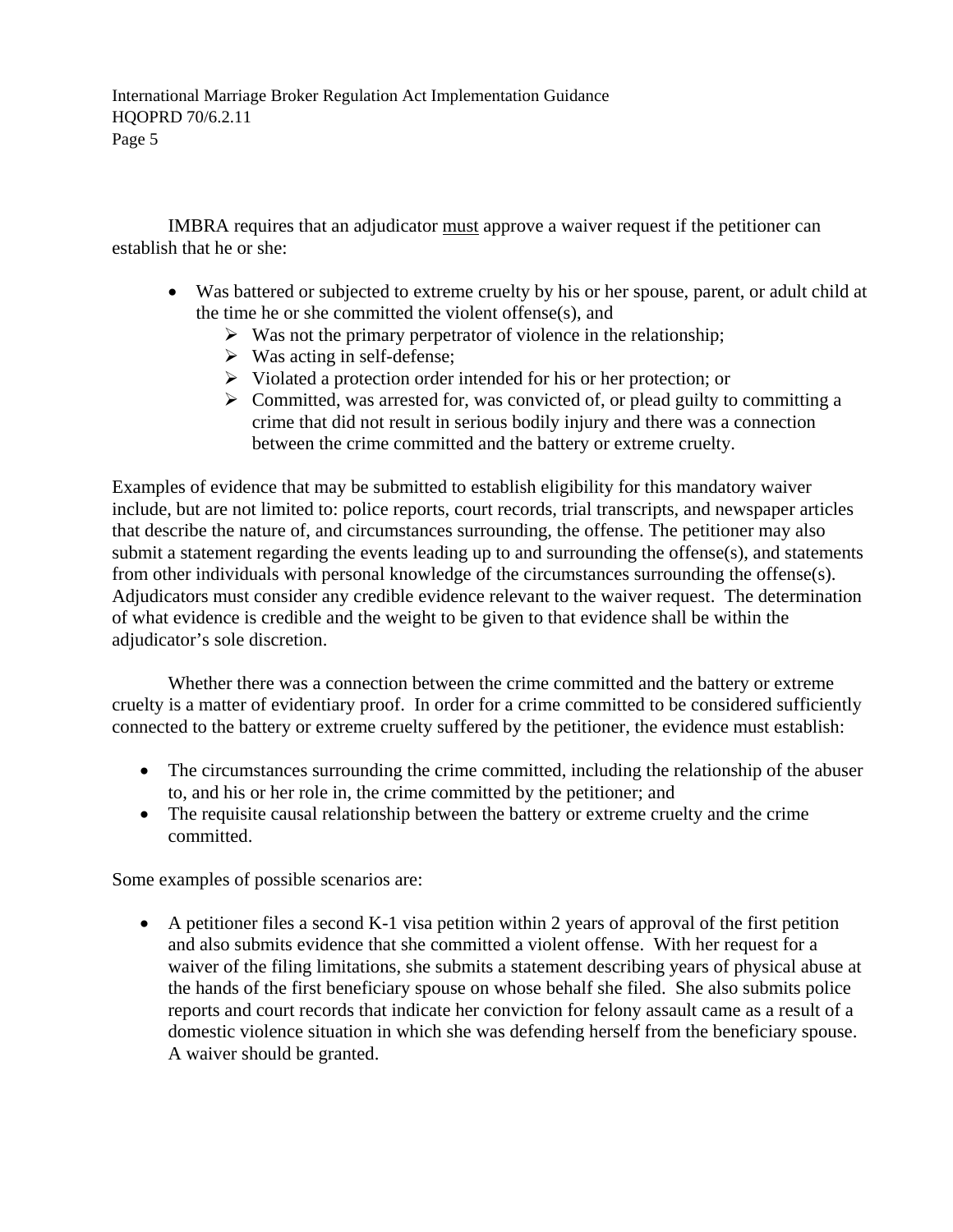• A petitioner files her third K-1 visa petition and submits evidence that she was arrested for a violent offense. The documentation provided in connection with her waiver request indicates that she was arrested for kidnapping. The police reports and court records indicate that the kidnapping was of her children and that she was reported to the police by a former husband, who is the father of those children. She also submits evidence that the children's father regularly beat her and the children, had taken the children, and forbade her to see them. The evidence establishes that the kidnapping charges were dropped and the former husband was prosecuted for battery. The crime did not result in bodily injury and was connected to the battery and extreme cruelty suffered by the petitioner. The officer finds the evidence to be credible. A waiver should be granted.

## C. Mandatory Tracking

 IMBRA requires USCIS to track repeated petitions for K visas. Upon approval of a second petition for a K-1 or K-3 visa filed by the same U.S. citizen petitioner, USCIS must notify the petitioner that information concerning the petitioner has been entered into a multiple visa petition tracking database. Once a petitioner has two petitions for a K-1 or K-3 visa approved, if he or she files a third petition less than ten years after the date the first petition was filed, USCIS must notify both the petitioner and the beneficiary of the number of previously approved fiancé(e) or spousal petitions. The numerical limitation and waiver provisions described in Section II, paragraph B of this memorandum, however, only apply to individuals filing a petition on behalf of a fiancé(e) (seeking a K-1 visa). Guidance regarding these notification requirements will be issued separately.

## **III. Procedural Guidance**

 The provisions of IMBRA became effective sixty days after the date of enactment, or March 6, 2006. While USCIS was amending Form I-129F to reflect the new data collection requirements mandated by IMBRA and preparing to issue implementing field guidance, field offices were instructed to hold in abeyance all cases filed on or after that date. The succeeding paragraphs provide guidance on processing the held cases and new filings of Form I-129F.

#### A. Treatment of Pending Cases Filed on or after March 6, 2006

 Adjudicators must prepare a request for additional evidence (RFE) on all cases filed after March 6, 2006, that were not filed using a version of Form I-129F pre-dating the May 23, 2006, version and that were not accompanied by a sworn statement by the petitioner to the IMBRA questions. The RFE should include the background IMBRA information and required additional questions, as well as request any additional documentation lacking from the initial submission. The RFE template is attached and is labeled "Supplement to Form I-129F." Issuance of this RFE, which includes a request for any additional documentation lacking from the initial submission of the Form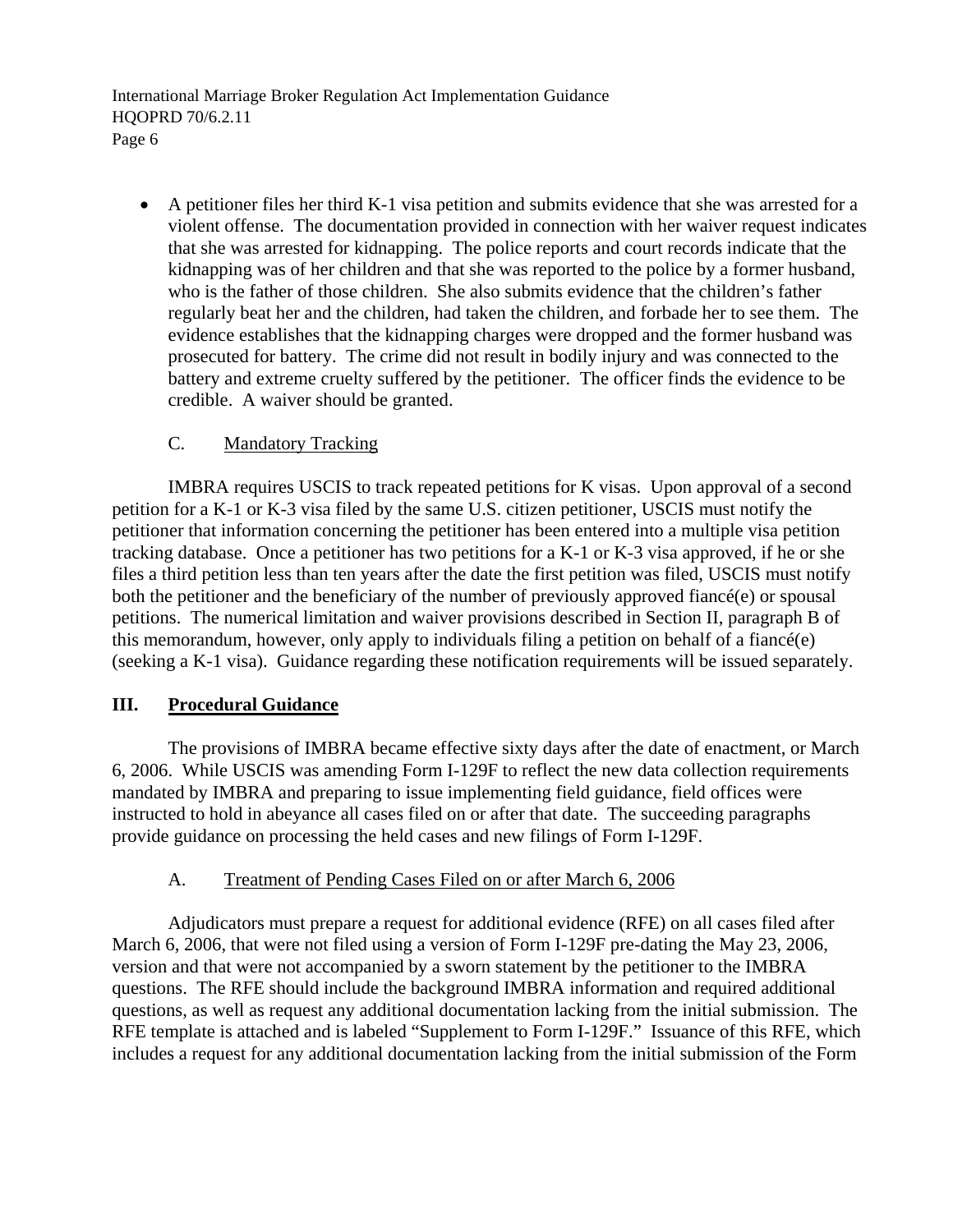I-129F or completion of missing items on the Form I-129F, applies to all cases currently pending which have not received the IMBRA RFE as of the effective date of this memorandum.<sup>[2](#page-6-0)</sup>

 When the RFE is returned, the adjudicator should review it to determine whether the petitioner has responded to all of the questions and submitted the requested additional information, including criminal history information, and an original signature in the attestation block. If the Form I-129F is not signed or is not complete (because all of the questions are not answered or because requested documentation is still missing), or if the petitioner fails to provide the requested information in response to the RFE, the adjudicator should deny the petition.

 Adjudicators should review the Form I-129F for completeness, noting supporting documentation that is not present. At this stage, a second RFE may be required for missing items such as date of last meeting or the Form G-325A, Biographic Information.

 If the application is approvable, the adjudicator should review CLAIMS mainframe for the number of previously filed I-129Fs. If the petitioner has filed two or more K-1 visa petitions at any time in the past or previously had a K-1 visa petition approved within the two years prior to the filing of this petition, the petition may not be approved without a waiver. If this is the first petition the petitioner has filed, or the petitioner's second approved petition (as long as the first was not approved in the two years immediately preceding this approval), the adjudicator may approve the petition assuming all other eligibility requirements are met. If not, a Notice of Intent to Deny (NOID) should be issued, detailing the waiver process.

## B. Treatment of Forms I-129F approved after March 6, 2006

l

 Cases that were approved in error after the effective date of IMBRA have been identified and returned to USCIS by the Department of State. For such cases, adjudicators should complete a Service Motion to Reopen and Reconsider. The adjudicator should then issue the same RFE described in section A above.

## C. Treatment of Forms I-129F filed after approval of revised Form I-129F

 The revised Form I-129F became available to the public on June 15, 2006. USCIS will continue to accept older versions of Form I-129F for 30 days following that date (i.e. if post-marked on or before July 15, 2006). The revised Form I-129F has an expiration date of December 31, 2006, and indicates that prior versions will not be accepted. Therefore, after July 15, 2006, all new filings

<span id="page-6-0"></span> $2$  RFEs issued prior to the effective date of this memorandum were not based on a review of the pending initial Form I-129F and supporting documentation. In such cases where an RFE was issued prior to the effective date of this memorandum, the Form I-129F should not be denied but a second RFE should be issued to address any deficiencies in the initial filing. A second RFE is not required for cases that were previously approved but reopened for issuance of the IMBRA RFE, where the petitioner fails to respond to the RFE or provide the required criminal history information.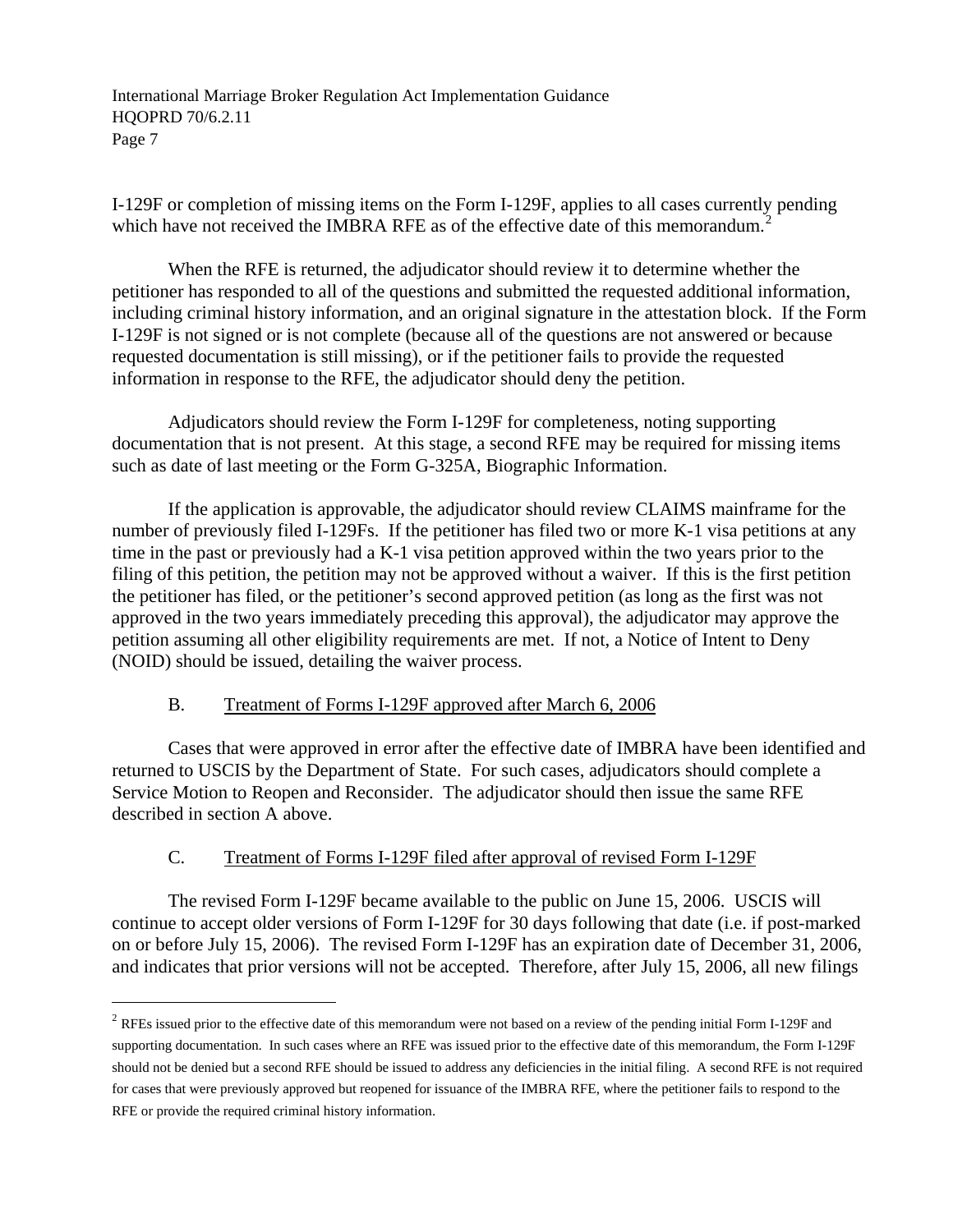made on older versions of Form I-129F must be rejected. Petitioners should be directed to the USCIS website or forms request line to obtain the new form.

## **IV. Use**

This memorandum is intended solely for the guidance of USCIS personnel in performing their duties relative to adjudications of applications. It is not intended to, does not, and may not be relied upon to create any right or benefit, substantive or procedural, enforceable at law of by any individual or other party in removal proceedings, in litigation with the United States, or in any other form or manner.

## **V. Further Information**

 The provisions of IMBRA apply to all petitions filed on or after March 6, 2006. Personnel with questions regarding this memorandum, please contact Laura Dawkins, Office of Regulatory and Product Management by electronic mail.

Attachment(s)